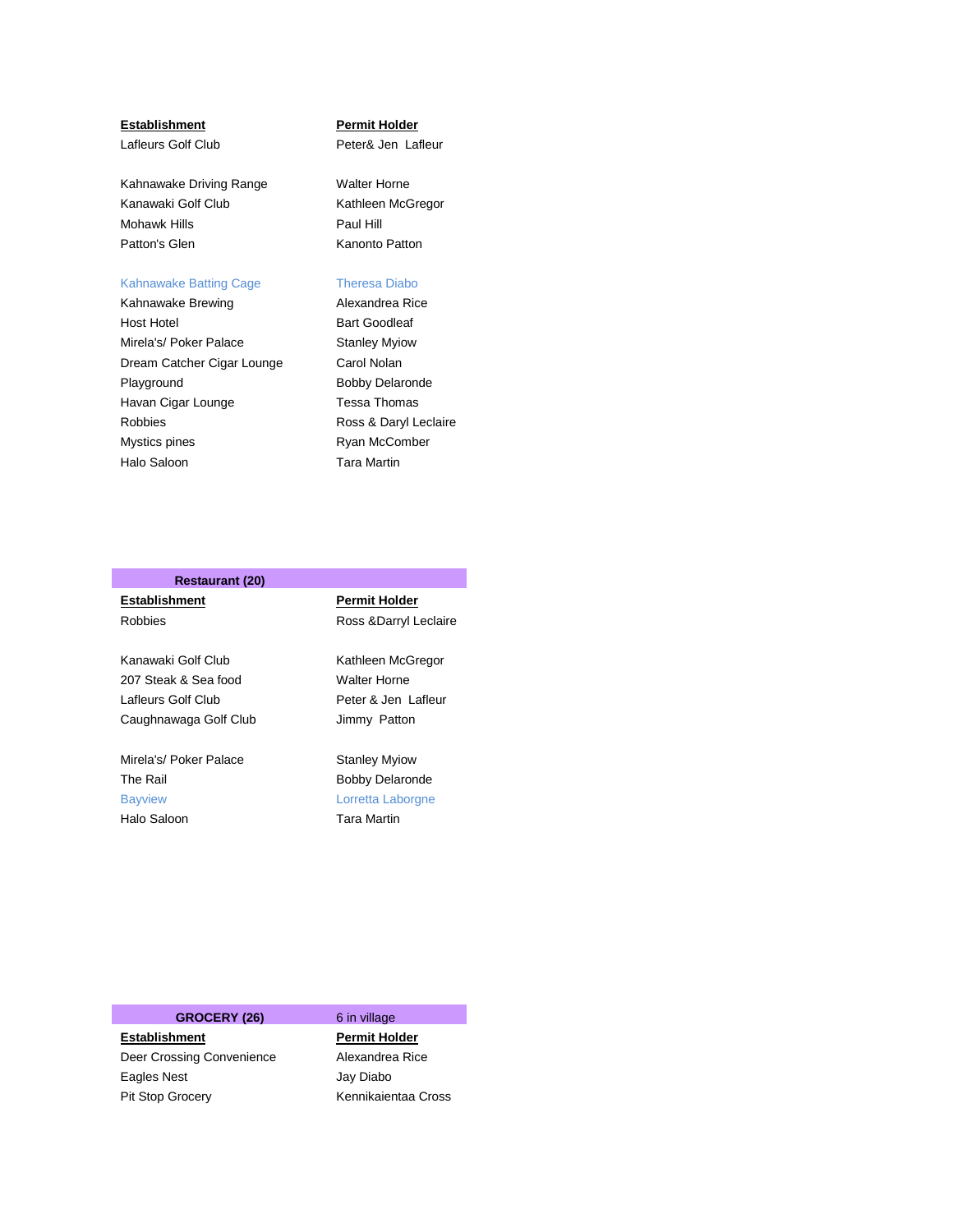## Rapid's Distribution **Sterling Deer**

Country Side Gas Station Derek White Big Bear Trading **Pearl Ann Diome** Kahnata Konvenience **Donna Delaronde** Get N Go Gas Bar Lee Jacobs MJ Convenience Ryan McComber Goodleaf Convenience Karlie Goodleaf

Thomas & Hurtibise GP The Host Hotel/Depanneur Barton Goodleaf Mohawk Market **Derek White** Chief's Conveinice Kerry Goodleaf Club Rez Express Mitchell Horne Fine wines **All Strategies Judy Jacobs** Cyclone Depanneur Roger Stacey Wild West General Store **Jamie Lee Diabo** 

# OCR Necessities Bobbi Jo Delormier

Thawennontie Thomas

| <b>Retail (5) REACHED CAPACITY</b>              |                        |
|-------------------------------------------------|------------------------|
| <b>Establishment</b>                            | <b>Permit Holder</b>   |
| Jamie Ranch Diabo                               | Jaime Ranch            |
| Club Rez                                        | Mitchell Horne         |
| All in Good Spirits                             | Ryan Montour           |
| <b>Host Store</b>                               | <b>Barton Goodleaf</b> |
| Deer Crossing Convenience                       | Alexandrea Rice        |
| <b>Wholesale (4) REACHED</b><br><b>CAPACITY</b> |                        |
| Establishment                                   | <b>Permit Holder</b>   |
| Club Rez                                        | Mitchell Horne         |
| <b>Garfield Enterprises</b>                     | Peter Delormier        |
| Get N Go Gas Bar                                | Lee Jacobs             |
| Club Rex Express                                | Mitchell Horne         |
| <b>Social Organization</b>                      |                        |
| Establishment                                   | <b>Permit Holder</b>   |
| Kahnawake Marina                                | <b>Tara Martin</b>     |
| Moose                                           |                        |
| Kof C                                           |                        |
| Legion                                          |                        |

## **Manufacturing**

Kahnawake Brewery **Alexandrea Rice** Wine Barrel **Dwayne Kirby** 

**Establishment Permit Holder**